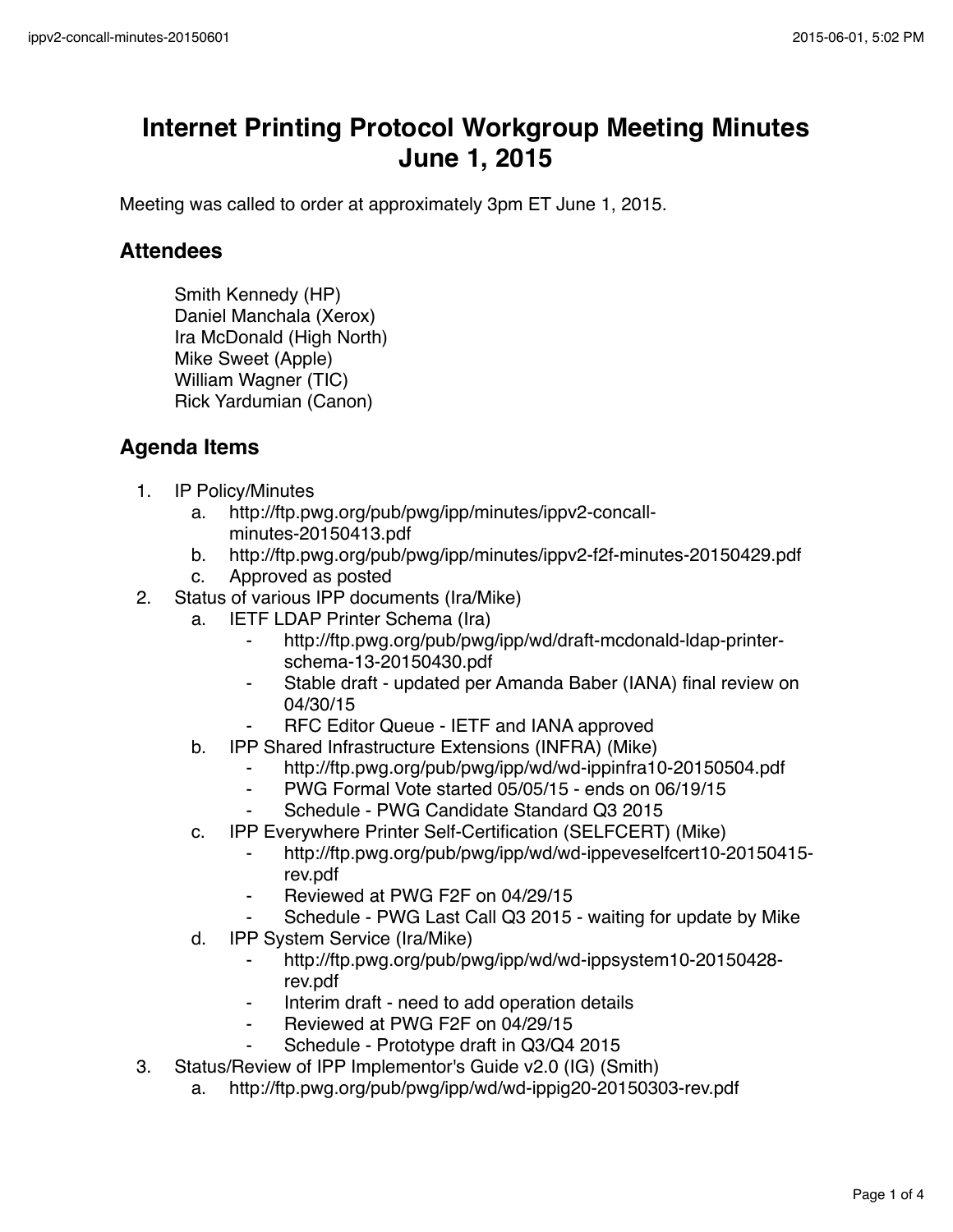- b. http://www.pwg.org/archives/ipp/2015/018513.html
- c. Stable draft prototype report on 12/08/14
- d. PWG Last Call started 03/31/15 ended 05/22/15
- e. Section 14: Add HTTP/2.0 RFC references here and in the informative references.
- f. Action: Mike to post information on using HTTP/2 with IPP advantages, etc.
- g. Action: Smith to prepare updated IPP IG draft and LCRC file showing resolutions to each comment.
- h. Schedule PWG Formal Vote Q2/Q3 2015
- 4. Review of IPP IANA Registration Requests (Mike)
	- a. http://www.pwg.org/pipermail/ipp/2015/018514.html (new counter attributes)
		- ⁃ No objections
	- b. http://www.pwg.org/pipermail/ipp/2015/018517.html (deprecation of Job Progress Attributes, RFC 3381)
		- ⁃ No objections
		- Action: Mike and Ira to work with IETF to obsolete RFC 3381
	- c. http://www.pwg.org/pipermail/ipp/2015/018516.html (deprecation of Purge-Jobs, etc.)
		- ⁃ No objections
	- d. http://www.pwg.org/pipermail/ipp/2015/018518.html (deprecation of Activate/Deactivate-Printer)
		- ⁃ No objections
	- e. Action: Mike to send Ira updated IPP IANA registry
- 5. Review of JDFMAP job state mapping (Ira)
	- a. http://ftp.pwg.org/pub/pwg/sm3/wd/wd-smjdfmap10-20150601-rev.pdf
	- b. Prototype draft technical content complete
	- c. Verify section 4.6 job state / job state reasons mappings
		- ProcessingToStopPoint reason is only applicable when the JobState is Processing.
			- Any time you change from Processing to another state, you can have this show up...
		- JobQueuedForMarker is valid in PendingHeld state (assigned to output device)
	- a. Schedule PWG Last Call Q3/Q4 2015
- 6. Review of IPP/1.1 updates (Mike/Ira)
	- a. https://www.ietf.org/internet-drafts/draft-sweet-rfc2910bis-03.txt
		- ⁃ Section 9: Remove IPP/1.0 references.
		- ⁃ Section 9.1: Item 3: Reword (IPP objects SHOULD)
		- ⁃ Global: Look for other lowercase conformance words, "it is recommended", etc.
		- Global: Look for URL, change to URI
		- ⁃ Section 9.2: Item 3: "server MUST NOT compromise security when a client..."
	- b. http://www.ietf.org/internet-drafts/draft-sweet-rfc2911bis-01.txt
		- Section 1: Remove RFC 3381 reference since we are obsoleting it.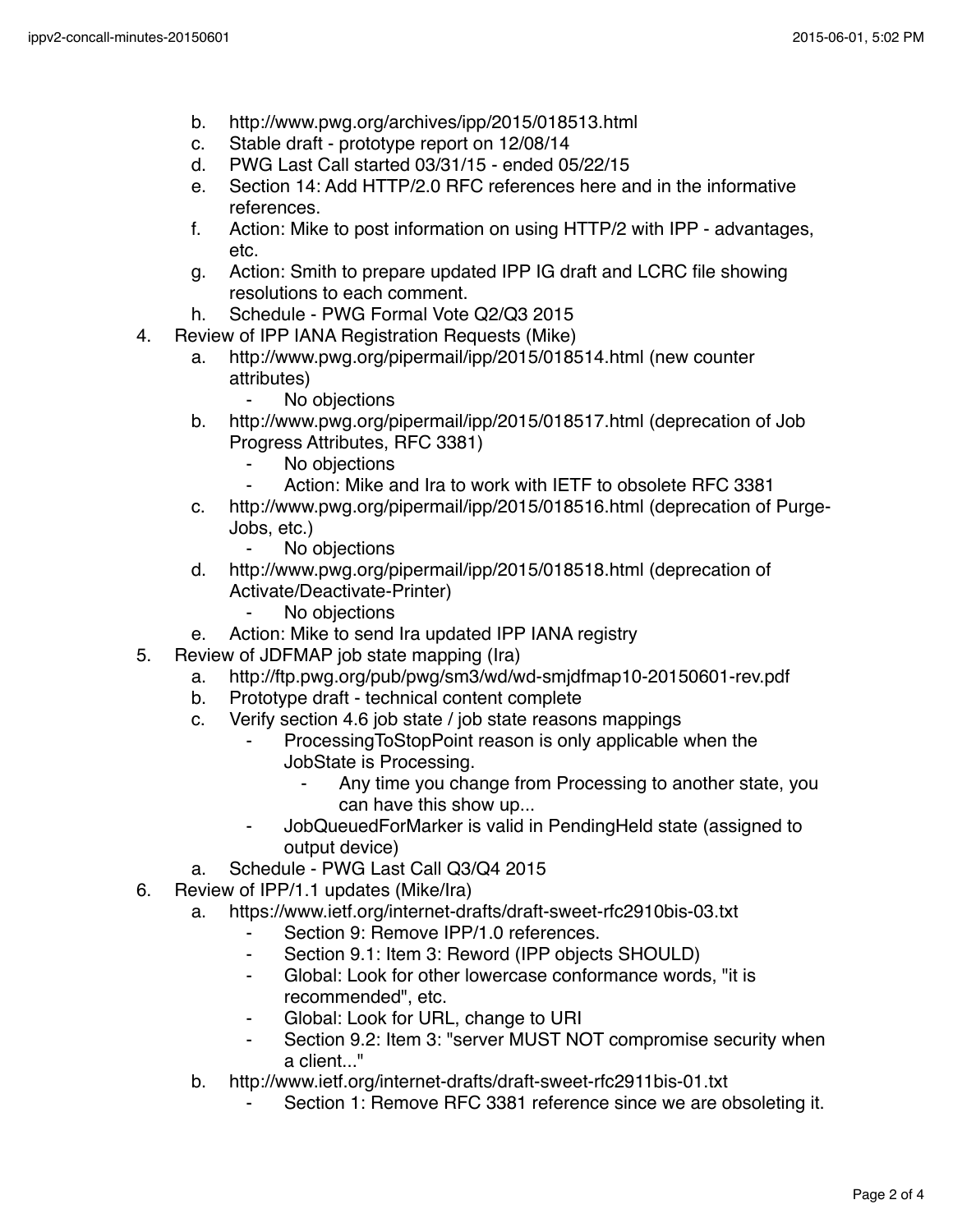- Add changes since RFC 2910 section
- Section 3.1.5: Reference RFC 3510 for new default port number
- Section 4.1.8: IPP objects SHOULD accept any request with the major version '1' or '2'.
	- Global: Look for "it is recommended", etc.
- d. Action: Ira to ask Barry about reserving RFC 7910 and 7911
- 7. Review of IPP/2.0, 2.1, 2.2 (Mike/Ira)
	- a. http://ftp.pwg.org/pub/pwg/ipp/wd/wd-ipp20-20150527-rev.pdf
	- b. Line 32, top of page 2: fix copyright (2015 instead of 2014)
	- c. Section 1:
		- ⁃ Drop IPP/1.0
		- Add forward reference to new appendix on IPP WG and specs
	- d. Section 1.1:
		- Drop "new" from "for each new IPP version"
	- e. Add new section 1.2 on deprecation of things
	- f. Section 3.1:
		- ⁃ Fix numbering of lists
	- g. Section 4.2: Drop 3381
	- h. Section 5.2:
		- ⁃ Note 2: should reference Resubmit-Job only, is DEPRECATED only
		- ⁃ Note 3: is DEPRECATED only
	- i. Sections 5.3 and 5.4:
		- Fix notes about DEPRECATED
	- j. Section 7.4:
		- ⁃ Just say "TLS" in first sentence.
		- Add "or later" after RFC5246. (maybe lift text from RFC 7472/7525?)
			- Add IPP/2.2 MUST support TLS/1.2 or higher.
	- k. Section 10:
		- Add Unicode security considerations.
		- ⁃ Add reference to RFC 2911 and 7472 security considerations.
	- l. Global: Drop 3381 from requirements
	- m. Global: Check for leftover references to RFC 3998 and Reprocess-Job operation
	- n. Global: "DEPRECATED" instead of "OPTIONAL DEPRECATED" or "OPTIONAL and DEPRECATED"
	- o. Make sure we define DEPRECATED as a conformance term
	- p. Add informative appendix for IPP WG and implementor's guides and IPP everywhere
	- q. IPP/2.1 or IPP/2.2:
		- dateTime support? Need date-time-at-xxx and printer-current-time

## **Next Steps / Open Actions**

- Next conference calls June 15 and 29, 2015 at 3pm ET
- Action: Mike to post information on using HTTP/2 with IPP advantages, etc.